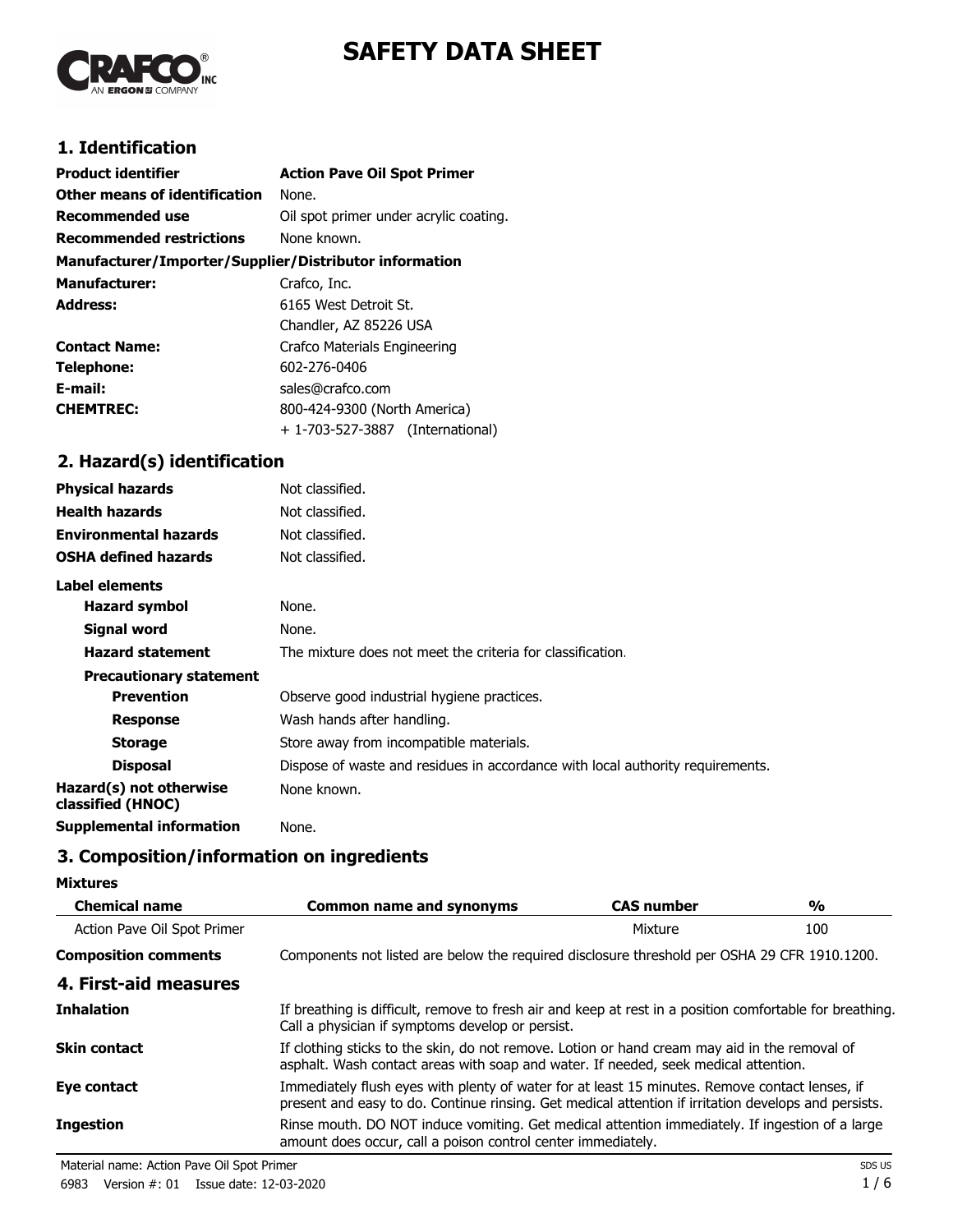| Most important<br>symptoms/effects, acute and<br>delayed                     | Direct contact with eyes may cause temporary irritation.                                                            |  |
|------------------------------------------------------------------------------|---------------------------------------------------------------------------------------------------------------------|--|
| Indication of immediate<br>medical attention and special<br>treatment needed | Treat symptomatically.                                                                                              |  |
| <b>General information</b>                                                   | Ensure that medical personnel are aware of the material(s) involved, and take precautions to<br>protect themselves. |  |

# **5. Fire-fighting measures**

| Suitable extinguishing media                                        | Foam. Dry chemical powder. Carbon dioxide (CO2).                                                                                                                                                                                                         |
|---------------------------------------------------------------------|----------------------------------------------------------------------------------------------------------------------------------------------------------------------------------------------------------------------------------------------------------|
| Unsuitable extinguishing<br>media                                   | Water. Do not use water jet as an extinguisher, as this will spread the fire.                                                                                                                                                                            |
| <b>Specific hazards arising from</b><br>the chemical                | During fire, gases hazardous to health may be formed.                                                                                                                                                                                                    |
| Special protective equipment<br>and precautions for<br>firefighters | Firefighters must use standard protective equipment including flame retardant coat, helmet with<br>face shield, gloves, rubber boots, and in enclosed spaces, SCBA. Structural firefighters protective<br>clothing will only provide limited protection. |
| <b>Fire fighting</b><br>equipment/instructions                      | ALWAYS stay away from tanks engulfed in flame. Fight fire from maximum distance or use<br>unmanned hose holders or monitor nozzles. Move containers from fire area if you can do so without<br>risk. In the event of fire, cool tanks with water spray.  |
| <b>Specific methods</b>                                             | In the event of fire and/or explosion do not breathe fumes. In the event of fire, cool tanks with<br>water spray.                                                                                                                                        |
| <b>General fire hazards</b>                                         | No unusual fire or explosion hazards noted.                                                                                                                                                                                                              |

### **6. Accidental release measures**

| <b>Personal precautions,</b><br>protective equipment and<br>emergency procedures | Keep unnecessary personnel away. Keep people away from and upwind of spill/leak. Keep out of<br>low areas. Do not touch damaged containers or spilled material unless wearing appropriate<br>protective clothing. Ventilate closed spaces before entering them. For personal protection, see<br>section 8 of the SDS.               |
|----------------------------------------------------------------------------------|-------------------------------------------------------------------------------------------------------------------------------------------------------------------------------------------------------------------------------------------------------------------------------------------------------------------------------------|
| <b>Methods and materials for</b><br>containment and cleaning up                  | This product is miscible in water.                                                                                                                                                                                                                                                                                                  |
|                                                                                  | Large Spills: Stop the flow of material, if this is without risk. Dike the spilled material, where this is<br>possible. Cover with plastic sheet to prevent spreading. Absorb in vermiculite, dry sand or earth and<br>place into containers. Prevent entry into waterways, sewer, basements or confined areas.                     |
|                                                                                  | Small Spills: Wipe up with absorbent material (e.g. cloth, fleece). Clean surface thoroughly to<br>remove residual contamination.                                                                                                                                                                                                   |
|                                                                                  | Never return spills to original containers for re-use. Absorb or cover with dry earth, sand or other<br>non-combustible material and transfer to containers. Ventilate area and avoid breathing vapors or<br>mist. For large spills, dike far ahead of liquid spill for later disposal. Do not release into sewers or<br>waterways. |
| <b>Environmental precautions</b>                                                 | Avoid discharge into drains, water courses or onto the ground.                                                                                                                                                                                                                                                                      |
| 7. Handling and storage                                                          |                                                                                                                                                                                                                                                                                                                                     |

| <b>Precautions for safe handling</b>                               | Good personal hygiene is necessary. Wash hands and contaminated areas with water and soap<br>before leaving the work site. |
|--------------------------------------------------------------------|----------------------------------------------------------------------------------------------------------------------------|
| Conditions for safe storage,<br>including any<br>incompatibilities | Do not allow material to freeze.                                                                                           |

### **8. Exposure controls/personal protection**

| <b>Occupational exposure limits</b>                                   | This mixture has no ingredients that have PEL, TLV, or other recommended exposure limit                                                          |
|-----------------------------------------------------------------------|--------------------------------------------------------------------------------------------------------------------------------------------------|
| <b>Biological limit values</b>                                        | No biological exposure limits noted for the ingredient(s).                                                                                       |
| Appropriate engineering<br>controls                                   | Provide adequate ventilation, including appropriate local extraction, to ensure that the defined<br>occupational exposure limit is not exceeded. |
| Individual protection measures, such as personal protective equipment |                                                                                                                                                  |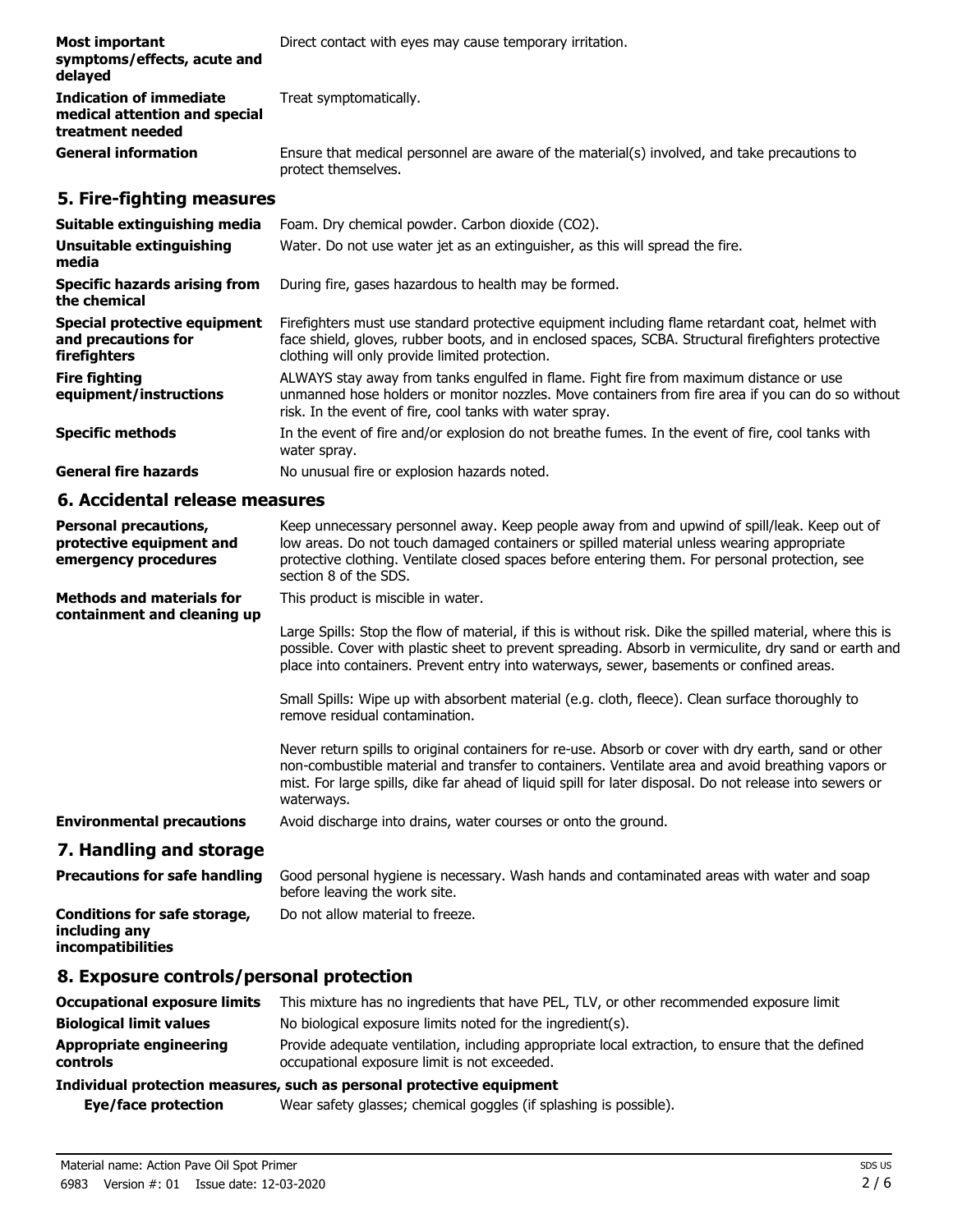| Chemical resistant gloves are recommended. If contact with forearms is likely wear gauntlet style<br>gloves.                                                                                                                |
|-----------------------------------------------------------------------------------------------------------------------------------------------------------------------------------------------------------------------------|
| Wear appropriate clothing to prevent any possibility of liquid contact and repeated or prolonged<br>vapor contact. Plastic or rubber gloves, apron and boots.                                                               |
| When workers are facing concentrations above the exposure limit they must use appropriate<br>certified respirators.                                                                                                         |
| Wear appropriate thermal protective clothing, when necessary.                                                                                                                                                               |
| Always observe good personal hygiene measures, such as washing after handling the material and<br>before eating, drinking, and/or smoking. Routinely wash work clothing and protective equipment to<br>remove contaminants. |
|                                                                                                                                                                                                                             |

# **9. Physical and chemical properties**

**Appearance**

| <b>Physical state</b>                               | Liquid.        |
|-----------------------------------------------------|----------------|
| Form                                                | Liquid.        |
| Color                                               | Not available. |
| Odor                                                | Not available. |
| <b>Odor threshold</b>                               | Not available. |
| рH                                                  | Not available. |
| <b>Melting point/freezing point</b>                 | Not available. |
| <b>Initial boiling point and</b><br>boiling range   | Not available. |
| <b>Flash point</b>                                  | Not available. |
| <b>Evaporation rate</b>                             | Not available. |
| <b>Flammability (solid, gas)</b>                    | Not available. |
| <b>Upper/lower flammability or explosive limits</b> |                |
| <b>Flammability limit - lower</b><br>(%)            | Not available. |
| <b>Flammability limit -</b><br>upper $(% )$         | Not available. |
| <b>Explosive limit - lower</b><br>(%)               | Not available. |
| <b>Explosive limit - upper</b><br>(9/6)             | Not available. |
| <b>Vapor pressure</b>                               | @ 70C          |
| <b>Vapor density</b>                                | Not available. |
| <b>Relative density</b>                             | Not available. |
| Solubility(ies)                                     |                |
| <b>Solubility (water)</b>                           | Not available. |
| <b>Partition coefficient</b><br>(n-octanol/water)   | Not available. |
| <b>Auto-ignition temperature</b>                    | Not available. |
| <b>Decomposition temperature</b>                    | Not available. |
| <b>Viscosity</b>                                    | Not available. |

# **10. Stability and reactivity**

| <b>Reactivity</b>                            | The product is stable and non-reactive under normal conditions of use, storage and transport                   |
|----------------------------------------------|----------------------------------------------------------------------------------------------------------------|
| <b>Chemical stability</b>                    | Stable under normal temperature conditions.                                                                    |
| <b>Possibility of hazardous</b><br>reactions | Hazardous polymerization does not occur.                                                                       |
| <b>Conditions to avoid</b>                   | Avoid temperatures exceeding the flash point. Contact with incompatible materials. Do not overheat<br>product. |
| <b>Incompatible materials</b>                | Strong oxidizing agents.                                                                                       |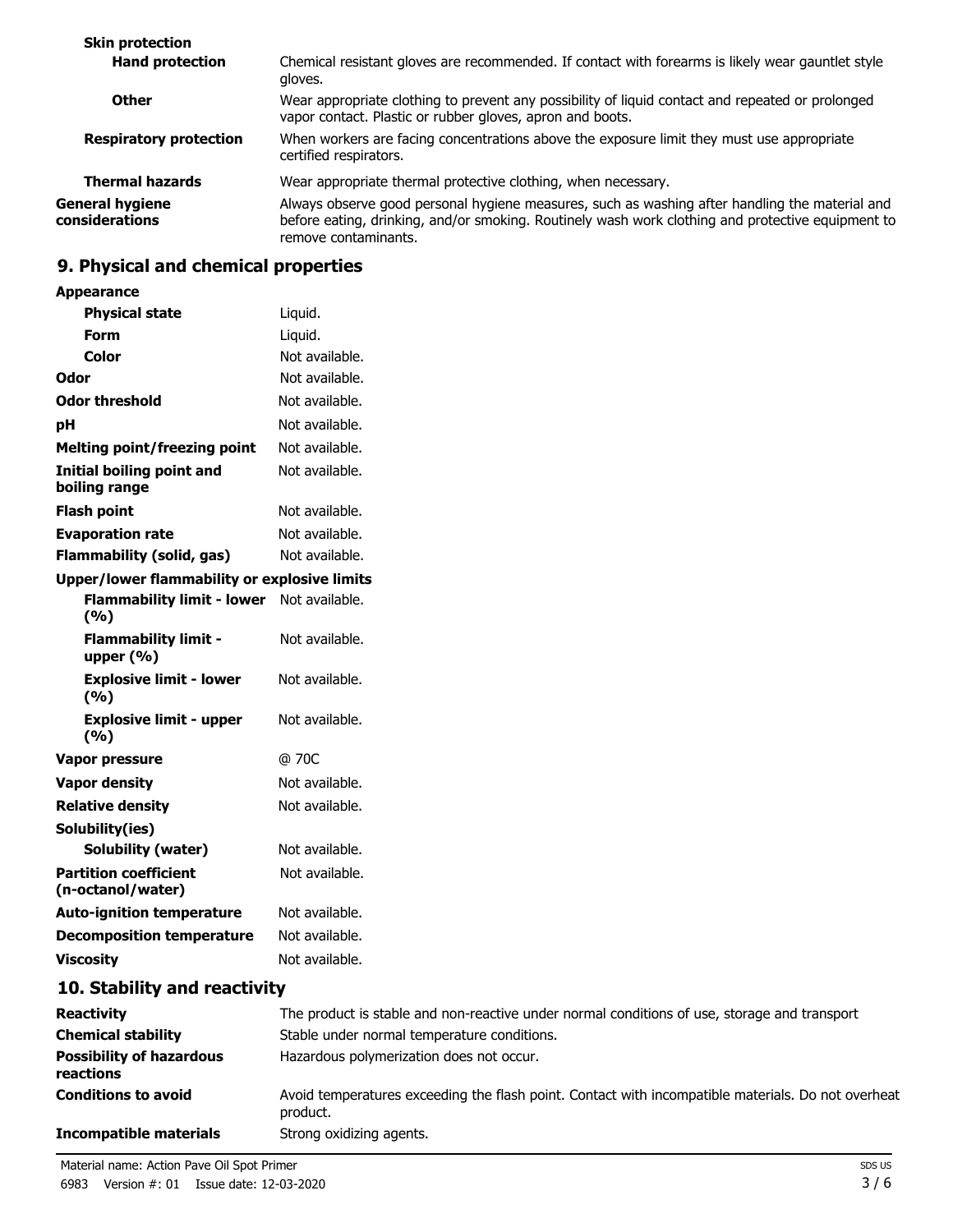### **11. Toxicological information**

| <b>Information on likely routes of exposure</b>                                    |                                                                                                                                                                                                                                                                    |
|------------------------------------------------------------------------------------|--------------------------------------------------------------------------------------------------------------------------------------------------------------------------------------------------------------------------------------------------------------------|
| <b>Inhalation</b>                                                                  | Prolonged inhalation may be harmful.                                                                                                                                                                                                                               |
| <b>Skin contact</b>                                                                | No adverse effects due to skin contact are expected.                                                                                                                                                                                                               |
| Eye contact                                                                        | May be irritating to eyes.                                                                                                                                                                                                                                         |
| <b>Ingestion</b>                                                                   | Expected to be a low ingestion hazard.                                                                                                                                                                                                                             |
| Symptoms related to the<br>physical, chemical and<br>toxicological characteristics | Direct contact with eyes may cause temporary irritation.                                                                                                                                                                                                           |
| <b>Information on toxicological effects</b>                                        |                                                                                                                                                                                                                                                                    |
| <b>Acute toxicity</b>                                                              | Not available.                                                                                                                                                                                                                                                     |
| <b>Skin corrosion/irritation</b>                                                   | Prolonged skin contact may cause temporary irritation.                                                                                                                                                                                                             |
| Serious eye damage/eye<br>irritation                                               | May be irritating to eyes.                                                                                                                                                                                                                                         |
| Respiratory or skin sensitization                                                  |                                                                                                                                                                                                                                                                    |
| <b>Respiratory sensitization</b>                                                   | Not available.                                                                                                                                                                                                                                                     |
| <b>Skin sensitization</b>                                                          | May cause skin disorders if contact is repeated or prolonged.                                                                                                                                                                                                      |
| <b>Germ cell mutagenicity</b>                                                      | No data available to indicate product or any components present at greater than 0.1% are<br>mutagenic or genotoxic.                                                                                                                                                |
| Carcinogenicity                                                                    | Risk of cancer cannot be excluded with prolonged exposure.                                                                                                                                                                                                         |
| Not listed.<br>Not regulated.<br>Not listed.                                       | <b>IARC Monographs. Overall Evaluation of Carcinogenicity</b><br>OSHA Specifically Regulated Substances (29 CFR 1910.1001-1052)<br>US. National Toxicology Program (NTP) Report on Carcinogens                                                                     |
| <b>Reproductive toxicity</b>                                                       | Not classified.                                                                                                                                                                                                                                                    |
| <b>Specific target organ toxicity</b><br>- single exposure                         | Not classified.                                                                                                                                                                                                                                                    |
| <b>Specific target organ toxicity</b><br>- repeated exposure                       | Not classified.                                                                                                                                                                                                                                                    |
| <b>Aspiration hazard</b>                                                           | Not available.                                                                                                                                                                                                                                                     |
| <b>Chronic effects</b>                                                             | Prolonged exposure may cause chronic effects.                                                                                                                                                                                                                      |
| Further information                                                                | This product has no known adverse effect on human health.                                                                                                                                                                                                          |
| 12. Ecological information                                                         |                                                                                                                                                                                                                                                                    |
| <b>Ecotoxicity</b>                                                                 | Not expected to be harmful to aquatic organisms.                                                                                                                                                                                                                   |
| <b>Persistence and degradability</b>                                               | No data is available on the degradability of this product.                                                                                                                                                                                                         |
| <b>Bioaccumulative potential</b>                                                   | No data available.                                                                                                                                                                                                                                                 |
| <b>Mobility in soil</b>                                                            | No data available.                                                                                                                                                                                                                                                 |
| <b>Other adverse effects</b>                                                       | No other adverse environmental effects (e.g. ozone depletion, photochemical ozone creation<br>potential, endocrine disruption, global warming potential) are expected from this component                                                                          |
| 13. Disposal considerations                                                        |                                                                                                                                                                                                                                                                    |
| <b>Disposal instructions</b>                                                       | Collect and reclaim or dispose in sealed containers at licensed waste disposal site. Dispose in<br>accordance with all applicable regulations. No components are identified as hazardous wastes.<br>Disposal recommendations are based on uncontaminated material. |
| <b>Local disposal regulations</b>                                                  | Dispose in accordance with all applicable regulations.                                                                                                                                                                                                             |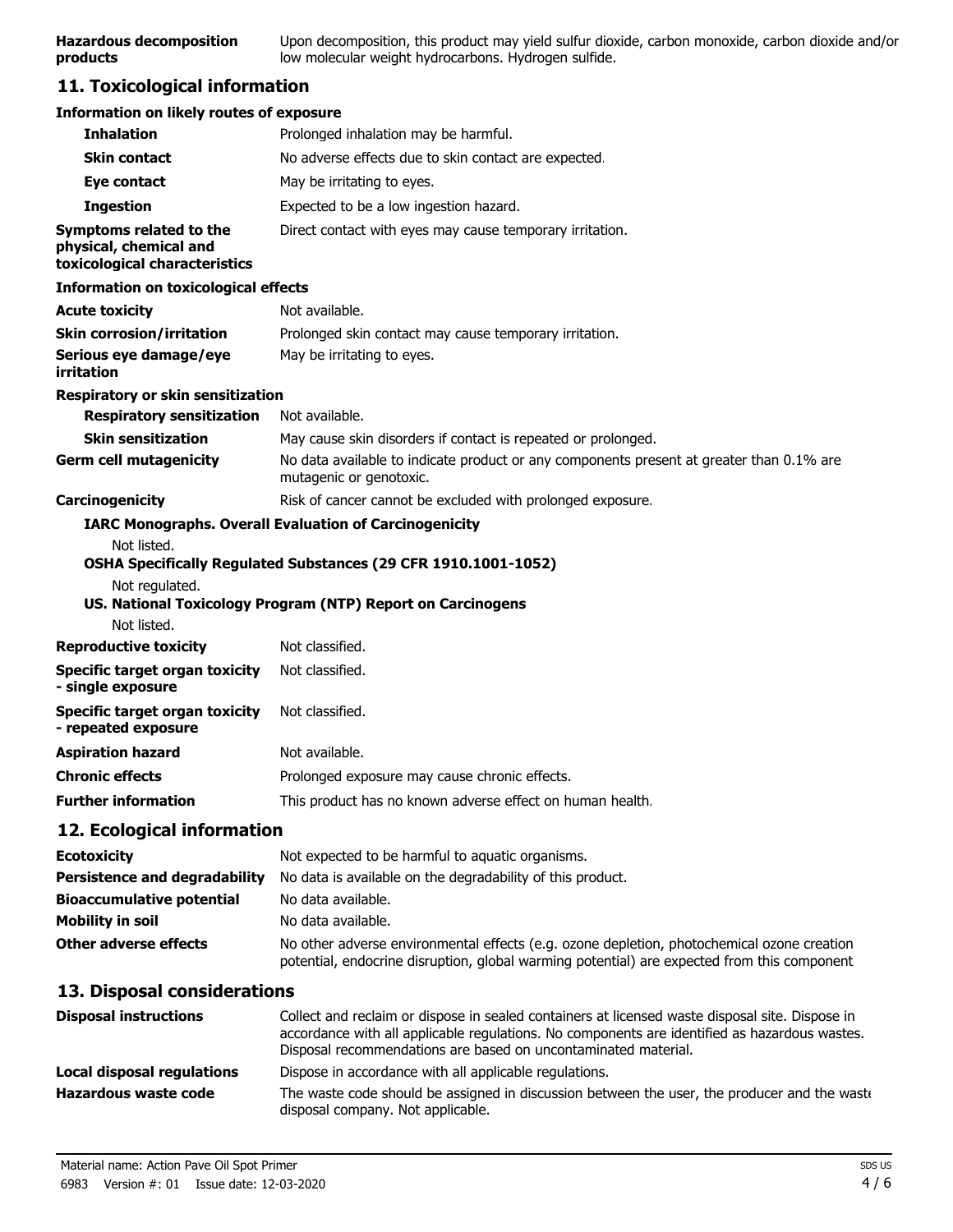| <b>Waste from residues /</b><br>unused products | Dispose of in accordance with local regulations. Empty containers or liners may retain some product<br>residues. This material and its container must be disposed of in a safe manner (see: Disposal<br>instructions). Avoid discharge into water courses or onto the ground. |
|-------------------------------------------------|-------------------------------------------------------------------------------------------------------------------------------------------------------------------------------------------------------------------------------------------------------------------------------|
| <b>Contaminated packaging</b>                   | Empty containers should be taken to an approved waste handling site for recycling or disposal.<br>Since emptied containers may retain product residue, follow label warnings even after container is<br>emptied.                                                              |
| 14. Transport information                       |                                                                                                                                                                                                                                                                               |

#### **DOT**

Not regulated as dangerous goods.

#### **IATA**

Not regulated as dangerous goods.

#### **IMDG**

Not regulated as dangerous goods.

#### **Transport in bulk according to** Not available. **Annex II of MARPOL 73/78 and the IBC Code**

### **15. Regulatory information**

**US federal regulations** All components are on the U.S. EPA TSCA Inventory List.

#### **TSCA Section 12(b) Export Notification (40 CFR 707, Subpt. D)**

Not regulated.

**CERCLA Hazardous Substance List (40 CFR 302.4)**

Not listed.

**SARA 304 Emergency release notification**

Not regulated.

### **OSHA Specifically Regulated Substances (29 CFR 1910.1001-1052)**

Not regulated.

#### **Superfund Amendments and Reauthorization Act of 1986 (SARA)**

### **SARA 302 Extremely hazardous substance**

Not listed.

**Classified hazard** Hazard not otherwise classified (HNOC)

**categories**

# **SARA 313 (TRI reporting)**

Not regulated.

#### **Other federal regulations**

### **Clean Air Act (CAA) Section 112 Hazardous Air Pollutants (HAPs) List**

Not regulated.

#### **Clean Air Act (CAA) Section 112(r) Accidental Release Prevention (40 CFR 68.130)**

Not regulated.

**Safe Drinking Water Act** Not regulated. **(SDWA)**

#### **US state regulations**

#### **California Proposition 65**

WARNING: This product contains a chemical known to the State of California to cause cancer.

### **International Inventories**

| Country(s) or region | <b>Inventory name</b>                                                     | On inventory (yes/no)* |
|----------------------|---------------------------------------------------------------------------|------------------------|
| Australia            | Australian Inventory of Chemical Substances (AICS)                        | Yes                    |
| Canada               | Domestic Substances List (DSL)                                            | Yes                    |
| Canada               | Non-Domestic Substances List (NDSL)                                       | No                     |
| China                | Inventory of Existing Chemical Substances in China (IECSC)                | Yes                    |
| Europe               | European Inventory of Existing Commercial Chemical Substances<br>(EINECS) | Yes                    |
| Europe               | European List of Notified Chemical Substances (ELINCS)                    | No                     |